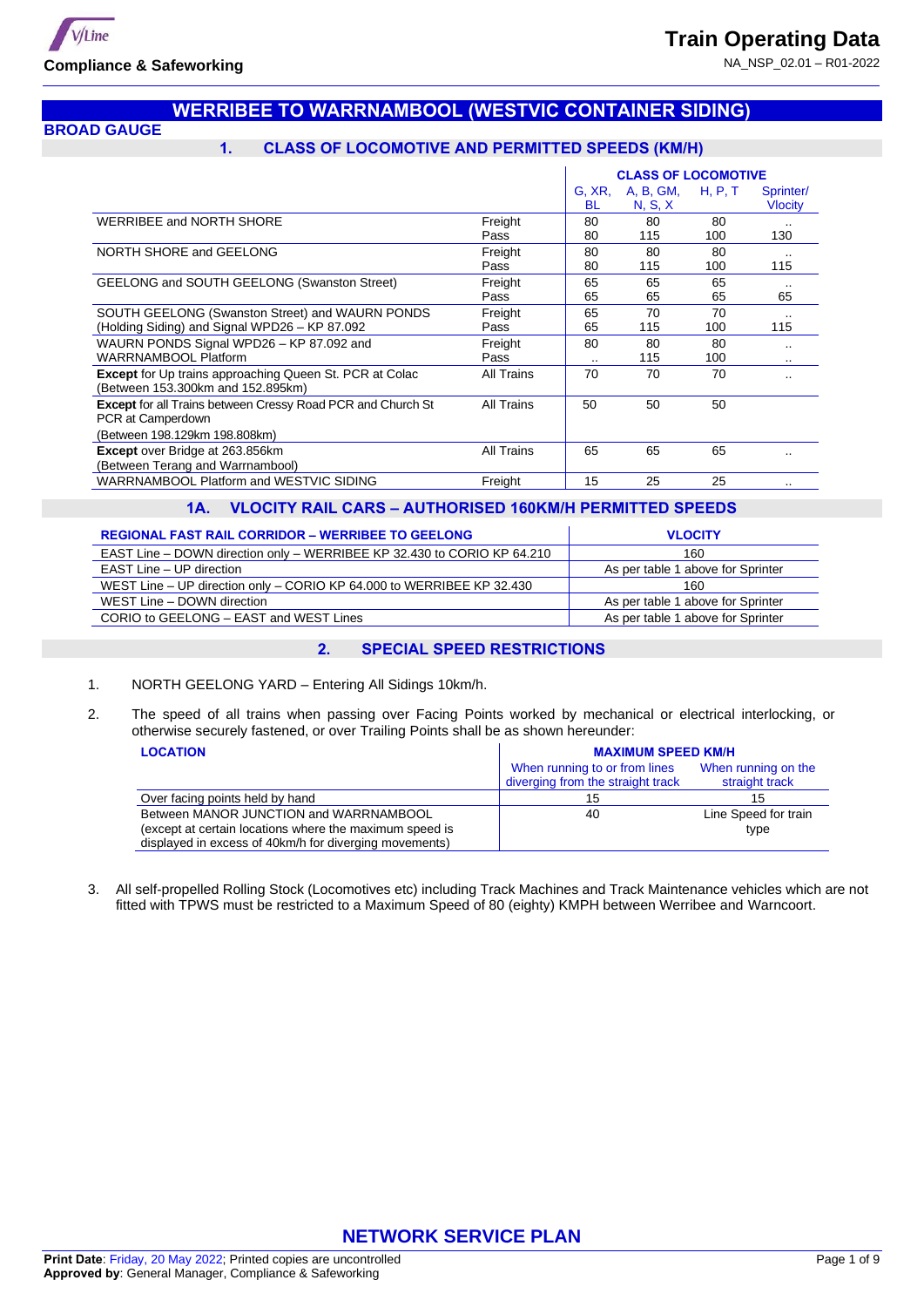

## **WERRIBEE TO WARRNAMBOOL (WESTVIC CONTAINER SIDING)**

#### **BROAD GAUGE**

- 4. Geelong South Geelong For all freight trains conveying over height containers through the tunnel, the line speed is 20km/h for the complete train.
- 5. Geelong South Geelong A Notice Board is provided at the UP and DOWN end of the tunnel advising that the line speed is 25km/h for the complete train for Freight Trains only.
- 6. Geelong South Geelong A Notice Board is provided at the UP and DOWN end of the tunnel advising that the line speed is 40km/h for the complete train for ALL Other Trains.
- 7. With reference to the Special Speed Restriction of 25 km/h through the Geelong Tunnel for Freight and 40 km/h for ALL Other Trains, two indicator signs have been erected to assist train drivers to identify distances from the DOWN end of the tunnel. These signs are white reflective triangles with black writing and are located 200 metres and 500 metres from the DOWN end of the tunnel.
- 8. Marshall Permanent Speed Boards is provided at the UP end of Marshall Station at **KP: 78.992** advising Down Direction Trains the maximum speed is **55 km/h** for Passenger Trains and **40 km/h** for Freight Trains.

Down Trains can resume Normal Speed when the front of the train passes the **Down End** of **Marshall Platform**.

9. Marshall – Permanent Speed Boards is provided at the DOWN end of Marshall Station at **KP: 80.065** advising Up Direction Trains the maximum speed is **55 km/h** for Passenger Trains and **40 km/h** for Freight Trains.

Up Trains can resume Normal Speed when the front of the train passes the **Up End** of **Marshall Platform**.

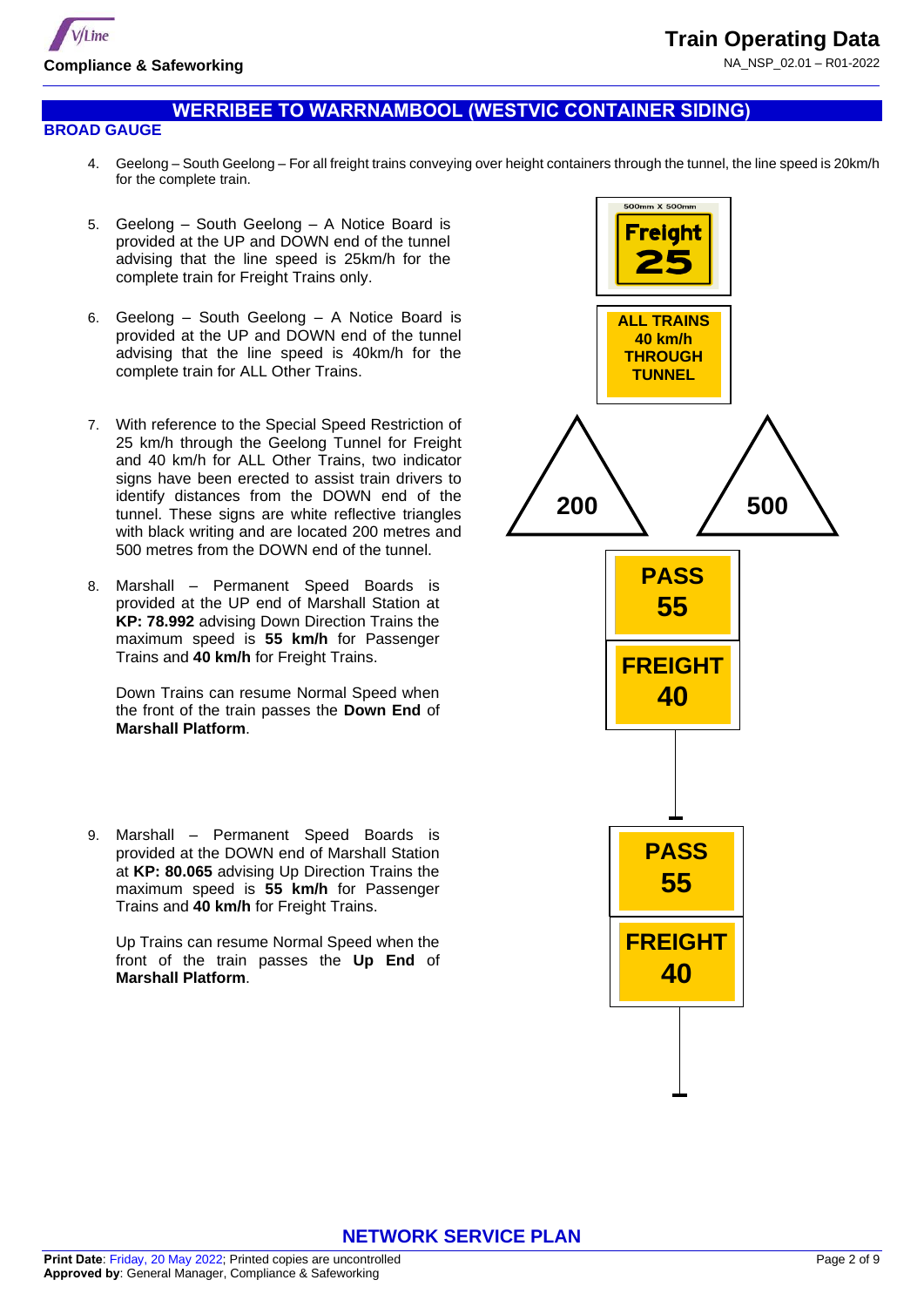

### **WERRIBEE TO WARRNAMBOOL (WESTVIC CONTAINER SIDING)**

## **BROAD GAUGE**

- 10. Waurn Ponds Marshall A Speed Board is provided facing Up direction trains to apply to Passenger Trains from **KP: 82.250** until line of sight of Home Signal **MSL24** can be observed. Following sighting of Home Signal **MSL24**, the Driver of a Rail Vehicle Movement shall then proceed according to the aspect displayed on the next fixed signal in accordance with the Network Operating Requirements (**NA\_NSP\_01**) of the Network Service Plan, **4. Special Speed Restrictions – Speed Boards.**
- 11. Colac A Notice Board is provided at the UP end of the Colac Station advising that the Maximum Speed for UP Stopped Trains between the Station Platform and the Queens Street Level Crossing PCR (152.895km) is not to exceed 55kph
- 12. Colac A Notice Board is provided at the DOWN end of the Colac Station advising that the Maximum Speed for Down Stopped Trains between the Station Platform and the Hart Street Level Crossing PCR (153.979km) is not to exceed 55kph.
- 13. Terang A Notice Board is provided at the UP side of the Seymour Street level crossing to show the maximum speed of Down Trains approaching the Cameron Road level crossing is not to exceed 90kph.
- 14. Sherwood Park A Notice Board is provided at DOWN end of the station advising that stopped trains maximum speed to Mahoneys Road PCR (261.961km) is not to exceed 50km/h.



**STOPPED TRAINS MAXIMUM SPEED TO QUEENS STREET 55 KPH**

**STOPPED TRAINS MAXIMUM SPEED TO HART STREET 55 KPH**

**MAX SPEED TO CAMERON ROAD 90KM/H** 

**STOPPED TRAIN MAXIMUM SPEED TO CROSSING 50 KPH**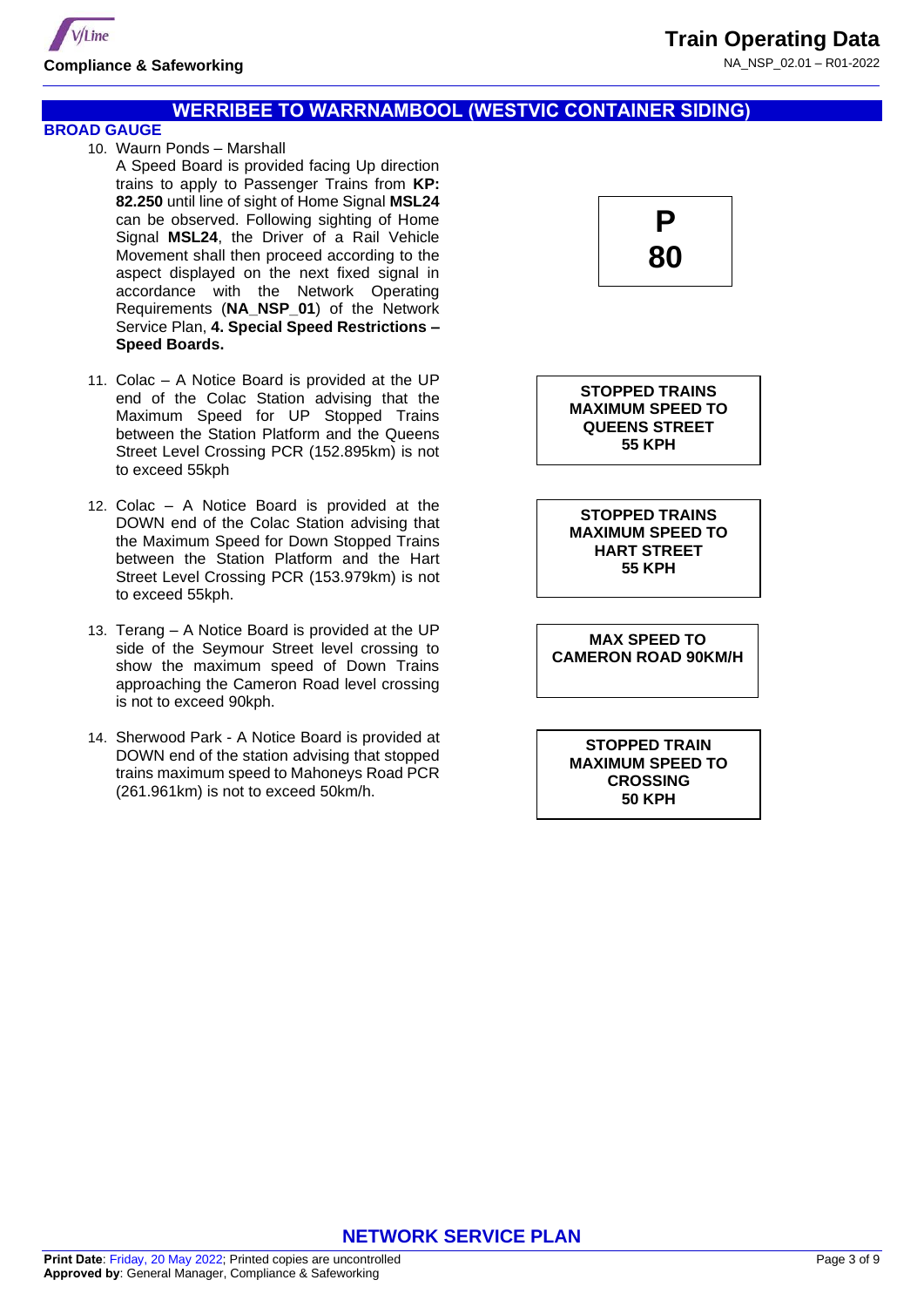

## **WERRIBEE TO WARRNAMBOOL (WESTVIC CONTAINER SIDING)**

## **BROAD GAUGE**

## **3. RULING GRADE LOADS (TONNES)**

| <b>SECTION</b>             | <b>CLASSES OF LOCOMOTIVES</b> |           |                    |                       |                                             |                                                  |           |                                                 |                                   |                                                    |                                           |                                               |                                   |
|----------------------------|-------------------------------|-----------|--------------------|-----------------------|---------------------------------------------|--------------------------------------------------|-----------|-------------------------------------------------|-----------------------------------|----------------------------------------------------|-------------------------------------------|-----------------------------------------------|-----------------------------------|
|                            | G, XR,<br><b>BL</b>           | N         | <b>GM, S.</b><br>X | Mod A<br><b>Class</b> | Non-<br>Mod A<br>solo or<br>multi<br>with A | Non-<br>Mod A<br>multi<br>with<br>other<br>class | в         | H solo<br>or multi<br>with H,<br>$P, T$ or<br>Y | H multi<br>with<br>other<br>class | T or P<br>solo or<br>multi<br>with H,<br>P. T or Y | T or P<br>multi<br>with<br>other<br>class | Y solo or<br>multi<br>with T.<br>Y, H or<br>P | Y multi<br>with<br>other<br>class |
| <b>DOWN</b>                |                               |           |                    |                       |                                             |                                                  |           |                                                 |                                   |                                                    |                                           |                                               |                                   |
| <b>Werribee to</b><br>LARA | 2790                          | 2135      | 2135               | 2135                  | 1830                                        | 1830                                             | 1830      | 1320                                            | 1320                              | 1320                                               | 1320                                      | 745                                           | 745                               |
| <b>NORTH GEELONG</b>       |                               |           |                    |                       |                                             |                                                  |           | 1625                                            | 1625                              | 1625                                               | 1625                                      |                                               |                                   |
| <b>GEELONG</b>             | 3120                          | 2135      | 2135               | 2135                  | 2135                                        | 2135                                             | 2135      | 1420                                            | 1420                              | 1420                                               | 1420                                      | 1110                                          | 1110                              |
| <b>SOUTH GEELONG</b>       | $\sim$ $\sim$                 | 915       | 915                | 1015                  | 760                                         | 760                                              | 760       | 510                                             | 510                               | 510                                                | 510                                       | 355                                           | 355                               |
| (Note $#$ )                | 1600                          | 1320      | 1320               | 1320                  | 1220                                        | 1220                                             | 1220      | 815                                             | 815                               | 815                                                | 815                                       | 425                                           | 425                               |
| <b>WINCHELSEA</b>          |                               | 1320      | 1320               | 1320                  | 1220                                        | 1220                                             | 1220      | $\ddot{\phantom{a}}$                            | $\sim$                            | $\cdots$                                           | $\cdot$ .                                 | 610                                           | 610                               |
| <b>COLAC</b>               |                               |           | $\cdot$ .          | $\cdot$ .             | $\cdot$ .                                   | $\cdot$ .                                        | $\ddotsc$ | 815                                             | 815                               | 815                                                | 815                                       | 640                                           | 640                               |
| <b>CAMPERDOWN</b>          |                               | $\sim$    | $\cdot$ .          | $\cdot$ .             | $\cdot$ .                                   | $\cdot$ .                                        | $\cdot$ . | 815                                             | 815                               | 815                                                | 815                                       | 740                                           | 740                               |
| <b>TERANG</b>              |                               | $\ddotsc$ | $\sim$ $\sim$      | $\cdot$ .             | $\cdot$ .                                   | $\cdot$ .                                        | $\sim$    | $\cdot$ .                                       | $\ldots$                          | $\cdot$ .                                          | $\cdot$ .                                 | 915                                           | 915                               |
| WARRNAMBOOL                | 1600                          | 1525      | 1525               | 1525                  | 1420                                        | 1420                                             | 1420      | 1015                                            | 1015                              | 1015                                               | 1015                                      | 770                                           | 770                               |
| <b>WESTVIC SIDING</b>      | 1600                          | 1320      | 1320               | 1320                  | 1015                                        | 1015                                             | 1015      | 815                                             | 815                               | 815                                                | 815                                       | 720                                           | 720                               |
| UP                         |                               |           |                    |                       |                                             |                                                  |           |                                                 |                                   |                                                    |                                           |                                               |                                   |
| <b>Westvic Siding to</b>   |                               |           |                    |                       |                                             |                                                  |           |                                                 |                                   |                                                    |                                           |                                               |                                   |
| <b>WARRNAMBOOL</b>         | 1600                          | 1320      | 1320               | 1320                  | 1220                                        | 1220                                             | 1220      | 915                                             | 915                               | 915                                                | 915                                       | 915                                           | 915                               |
| <b>TERANG</b>              | 1520                          | 915       | 915                | 1015                  | 760                                         | 760                                              | 760       | 510                                             | 510                               | 510                                                | 510                                       | 480                                           | 480                               |
| <b>CAMPERDOWN</b>          |                               | 1420      | 1420               | $\ddotsc$             | 1220                                        | 1220                                             | 1220      | 815                                             | 815                               | 815                                                | 815                                       | 580                                           | 580                               |
| <b>COLAC</b>               |                               | 1830      | 1830               | 1830                  | $\ddot{\phantom{a}}$                        |                                                  | $\ddotsc$ | 1015                                            | 1015                              | 1015                                               | 1015                                      | 770                                           | 770                               |
| <b>WAURN PONDS</b>         | $\cdot$ .                     | 1625      | 1625               | 1625                  | 1420                                        | 1420                                             | 1420      | 965                                             | 965                               | 965                                                | 965                                       | 510                                           | 510                               |
| <b>SOUTH GEELONG</b>       | $\sim$ $\sim$                 | $\ddotsc$ | $\sim$ $\sim$      |                       | $\cdot$ .                                   | $\cdot$ .                                        | $\cdots$  | $\cdot$ .                                       | $\sim$                            | $\cdot$ .                                          | $\cdot$ .                                 | 1015                                          | 1015                              |
| <b>GEELONG</b>             | 2540                          | 1830      | 1830               | 1830                  | $\sim$ $\sim$                               | $\cdot$ .                                        | $\ddotsc$ | 1220                                            | 1220                              | 1220                                               | 1220                                      | 915                                           | 915                               |
| <b>WERRIBEE</b>            | 4940                          | 2135      | 2135               | 2135                  | 1830                                        | 1830                                             | 1830      | 1420                                            | 1420                              | 1420                                               | 1420                                      | 1015                                          | 1015                              |

**Note #** Load for trains departing from Signal Post GLG 120 – GEELONG.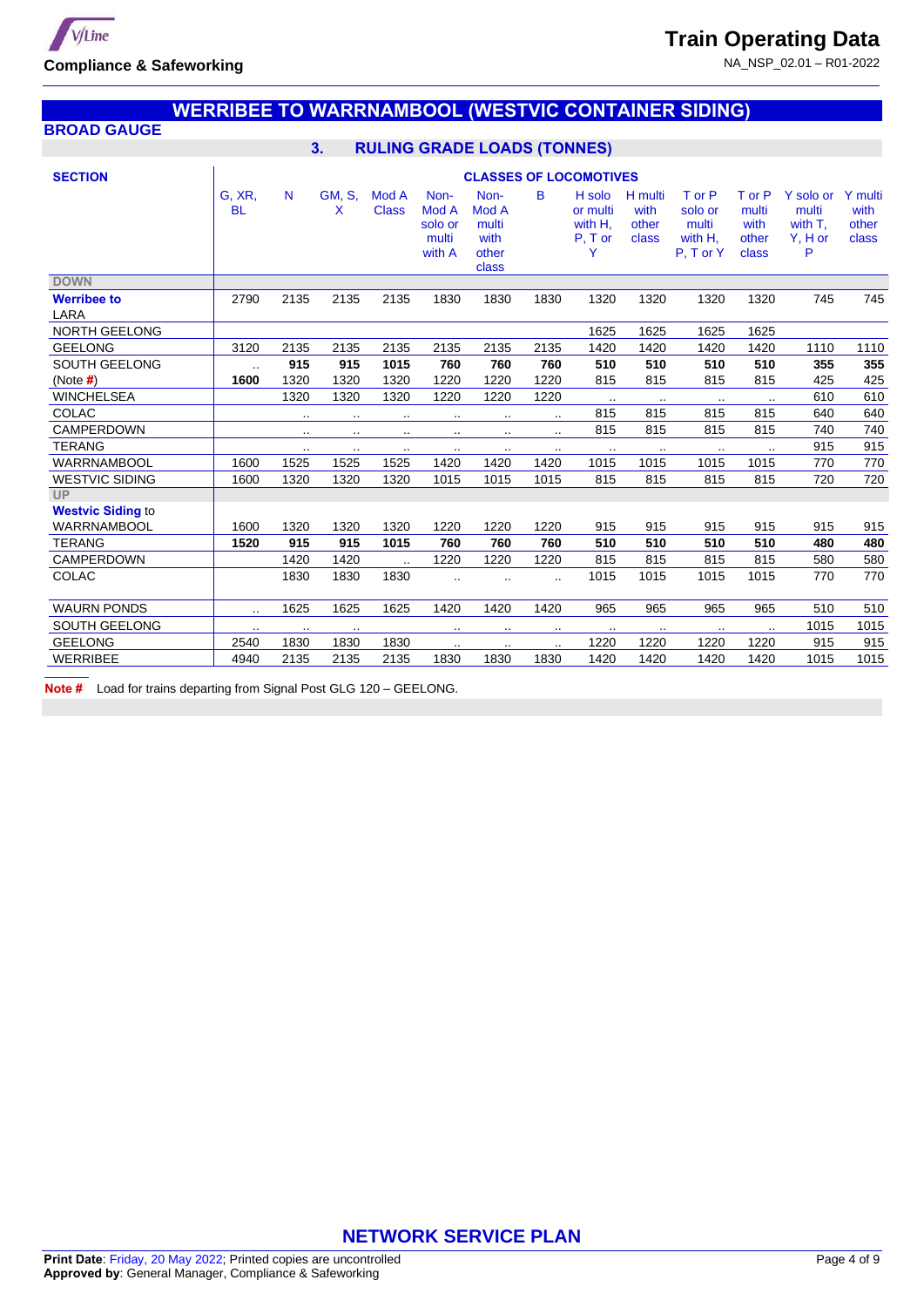

## **WERRIBEE TO WARRNAMBOOL (WESTVIC CONTAINER SIDING)**

#### **BROAD GAUGE**

#### **4. SAFEWORKING SYSTEMS**

#### **WERRIBEE – WARRNAMBOOL**

Automatic and Track Control as described in Sections 16 and 36 of the Rules and Operating Procedures is in force between WERRIBEE and MANOR JUNCTION, MANOR JUNCTION - LITTLE RIVER, LITTLE RIVER – LARA, LARA – CORIO and CORIO – NORTH GEELONG Signal Posts GLG 58, GLG 60 and GLG 62.

There are two tracks known as the EAST and WEST lines, which are signalled for two way running.

The Signalling at WERRIBEE is controlled by Metro Trains.

The Signalling at MANOR JUNCTION, LITTLE RIVER, LARA, CORIO, NORTH GEELONG and GEELONG are remotely controlled by the Geelong Corridor Signaller located at CENTROL.

Automatic Block Signalling is in force between NORTH GEELONG Signal Posts GLG 58, GLG 60 and GLG 62 and GEELONG.

There are two tracks known as the EAST and WEST lines, the EAST line is signalled for bi-directional running, the WEST line is signalled for bi-directional running between NORTH GEELONG STATION and GEELONG LOCOMOTIVE DEPOT.

The Track Block System is in force on the single line sections between GEELONG – SOUTH GEELONG, SOUTH GEELONG – MARSHALL, MARSHALL – WAURN PONDS, WAURN PONDS – WINCHELSEA and WINCHELSEA - WARNCOORT.

SOUTH GEELONG can be switched out.

When SOUTH GEELONG is switched out the Single Line Section is GEELONG – MARSHALL.

MARSHALL, WAURN PONDS, WINCHELSEA and WARNCOORT are remotely controlled by the Train Controller located at CENTROL.

Automatic and Track Control is in force on the single line sections between, WAURN PONDS – WINCHELSEA and WINCHELSEA – WARNCOORT.

Train Order Working is in force between WARNCOORT and WARRNAMBOOL.

|                  | STATUS – ATTENDED             | <b>STATUS – UNATTENDED</b>              |
|------------------|-------------------------------|-----------------------------------------|
| <b>WARNCOORT</b> | Train Order Terminal Station  | Remote Controlled from Centrol          |
| CAMPERDOWN       | Intermediate Terminal Station | Intermediate Train Order Station        |
| WARRNAMBOOL      | Train Order Terminal Station  | Unattended Train Order Terminal Station |

A Master key is only required when using the Maintenance siding at COLAC and TERANG.

Siding Conditions Working is in force between WARRNAMBOOL and WESTVIC SIDING.

#### **5. SPECIAL NOTES**

#### **Werribee – Manor Junction; East and West Lines**

The lease boundary between Metro Trains and V/Line is situated at the signal gantry located at KP 34.412kp.

Signals No's G1178, GG1178, and G1179 & GG1179 are on this Gantry.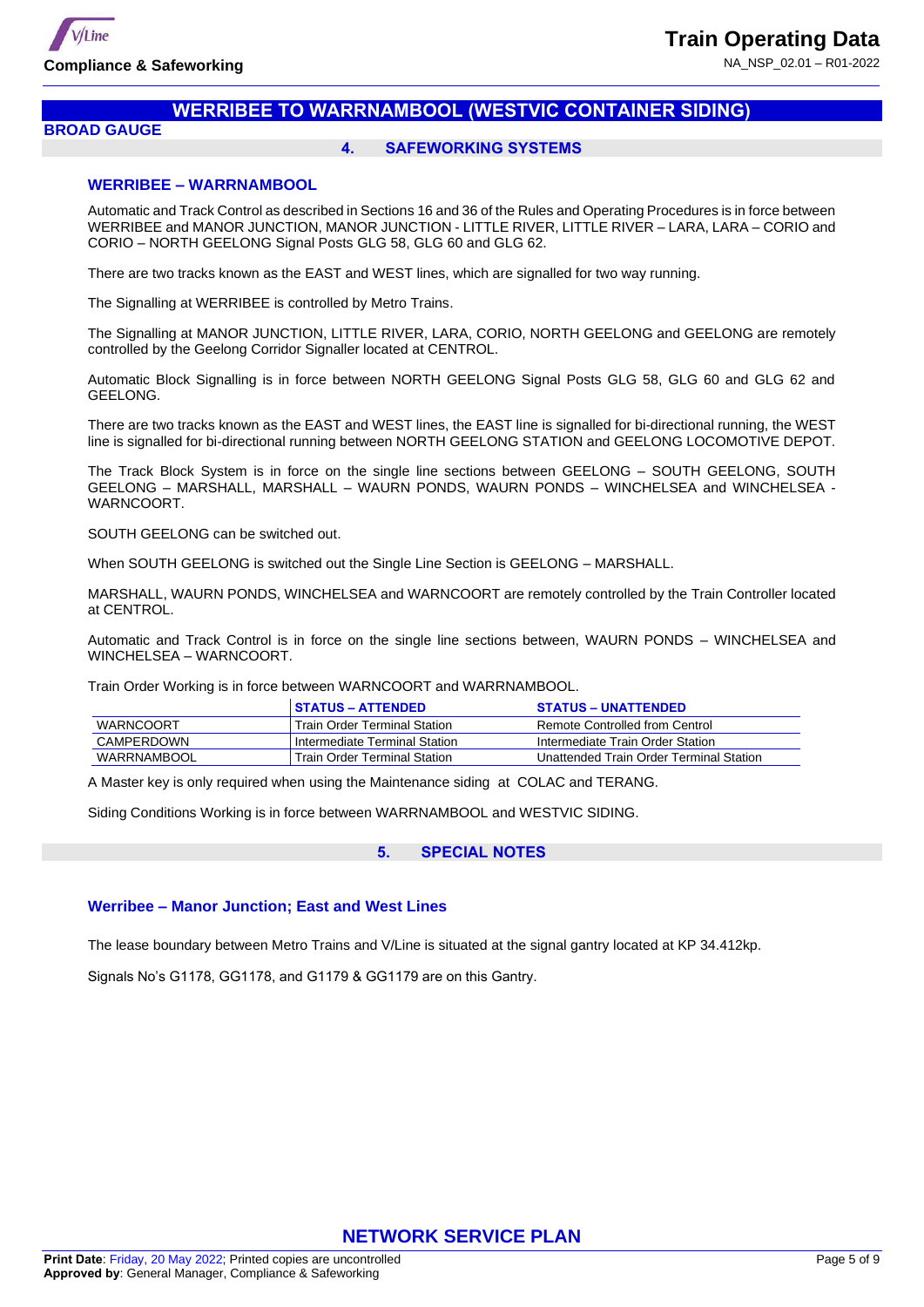

### **WERRIBEE TO WARRNAMBOOL (WESTVIC CONTAINER SIDING) BROAD GAUGE**

### **6. DISTANCES FROM MELBOURNE AND CLEAR LENGTH OF CROSSING ROADS**

| <b>LOCATION</b>                             | <b>MARKED DISTANCE</b><br><b>FROM MELBOURNE</b><br>(KM) | <b>PLATFORM</b><br><b>LENGTH</b> |            | <b>CLEAR LENGTH OF</b><br><b>CROSSING ROADS</b><br>(LENGTH IN METRES) |                      |                                                 |
|---------------------------------------------|---------------------------------------------------------|----------------------------------|------------|-----------------------------------------------------------------------|----------------------|-------------------------------------------------|
|                                             |                                                         | <b>NO1</b>                       | <b>NO2</b> | <b>NO.1</b>                                                           | <b>NO. 2</b>         | <b>SIDINGS</b>                                  |
| <b>WERRIBEE</b>                             | 31.697                                                  |                                  |            |                                                                       |                      |                                                 |
| <b>LITTLE RIVER</b>                         | 47.561                                                  | 159                              | 159        | $\sim$                                                                | $\cdot$ .            |                                                 |
| LARA                                        | 57.504                                                  | 173                              | 166        |                                                                       |                      | No. 1906                                        |
| CORIO                                       | 63.944                                                  | 159                              | 159        |                                                                       | $\ddot{\phantom{a}}$ |                                                 |
| <b>NORTH SHORE</b>                          | 67.172                                                  | 226                              | 226        | $\cdot$ .                                                             | $\cdot$ .            |                                                 |
| <b>NORTH GEELONG</b>                        | 69.981                                                  | 223                              | 223        |                                                                       | $\cdot$ .            |                                                 |
| <b>CORIO QUAY SIDING</b>                    | 72.000                                                  |                                  |            | $\cdot$ .                                                             | $\cdot$ .            |                                                 |
| <b>GEELONG</b>                              | 72.567                                                  | 210                              | 186        | $\cdot$ .                                                             | ٠.                   |                                                 |
| <b>SOUTH GEELONG</b>                        | 74.412                                                  | 173                              |            |                                                                       | $\ddotsc$            | Siding A-247<br>Siding B-135                    |
| <b>MARSHALL</b>                             | 79.600                                                  | 195                              |            | 217                                                                   | 217                  |                                                 |
| <b>WAURN PONDS</b>                          | 84.613                                                  | 180                              | 180        | $\ddotsc$                                                             | $\cdot$ .            |                                                 |
| <b>WAURN PONDS HOLDING</b><br><b>SIDING</b> | 86.638                                                  |                                  |            | $\cdot$ .                                                             |                      | 380                                             |
| <b>WINCHELSEA</b>                           | 113.740                                                 | 123                              |            |                                                                       |                      |                                                 |
| <b>BIRREGURRA</b>                           | 134.287                                                 | 120                              |            |                                                                       |                      |                                                 |
| <b>WARNCOORT</b>                            | 137.884                                                 |                                  |            | 650                                                                   | 650                  |                                                 |
| <b>COLAC</b>                                | 153.395                                                 |                                  |            |                                                                       |                      | For Maintenance use only<br>Ref Section 34-64 C |
| CAMPERDOWN                                  | 198.497                                                 | 130                              |            | 360                                                                   | 360                  | No.3 Road for<br>Maintenance use only           |
| <b>TERANG</b>                               | 220.785                                                 | 146                              |            | ۰.                                                                    | $\ddotsc$            | Siding for Maintenance<br>use only              |
| SHERWOOD PARK STATION                       | 261.387                                                 | 140                              |            | $\cdot$ .                                                             | $\ddotsc$            |                                                 |
| WARRNAMBOOL                                 | 267.301                                                 | 120                              |            | 802                                                                   | 604                  |                                                 |
| <b>WESTVIC SIDING</b>                       | 270.015                                                 |                                  |            | $\cdot$ .                                                             | ٠.                   |                                                 |

#### **7. TRACK CLASS**

Track is maintained to the following class standards:

| <b>SECTION</b>               |                    |                                         | <b>CLASS</b>       |
|------------------------------|--------------------|-----------------------------------------|--------------------|
| WERRIBEE - GEELONG           | East Track         | $34.430 \text{ km} - 64.243 \text{ km}$ | CLASS <sub>1</sub> |
|                              | East Track         | $64.243 \text{ km} - 66.513 \text{ km}$ | CLASS 2M           |
|                              | East Track         | 66.513 km - 72.570 km                   | CLASS <sub>2</sub> |
|                              | Platform No 2 Road | 72.100 km - 72.850 km                   | CLASS <sub>2</sub> |
| <b>GEELONG – WERRIBEE</b>    | West Track         | 72.900 km - 66.513 km                   | CLASS <sub>2</sub> |
|                              | West Track         | $66.513 \text{ km} - 64.215 \text{ km}$ | CLASS 2M           |
|                              | West Track         | 64.215 km - 34.430 km                   | CLASS <sub>1</sub> |
| GEELONG - WARRNAMBOOL        |                    | 72.570 KM - 267.550 KM                  | CLASS <sub>2</sub> |
| WARRNAMBOOL - WESTVIC SIDING |                    |                                         | CLASS <sub>5</sub> |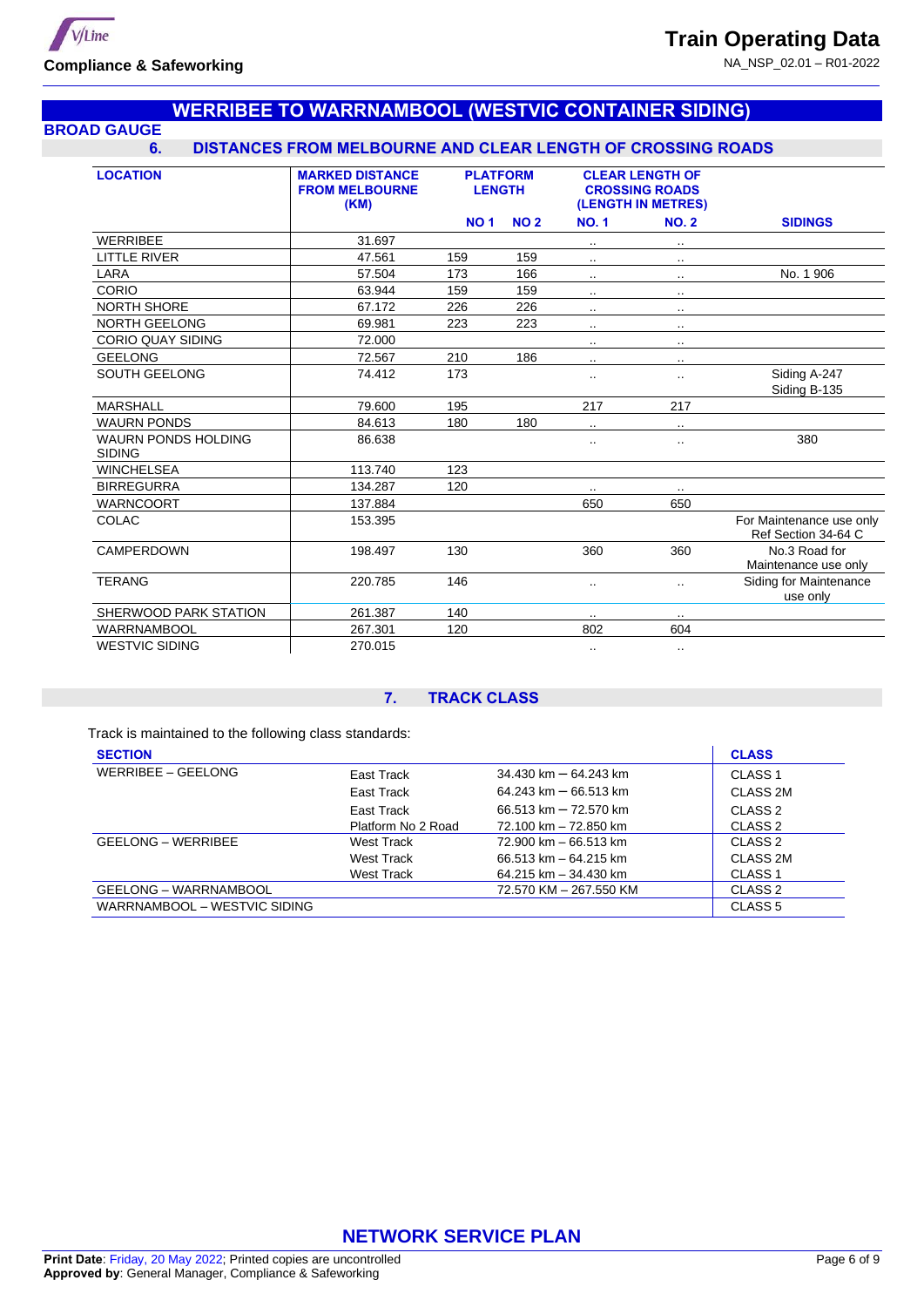V/Line **Compliance & Safeworking**

NA\_NSP\_02.01 – R01-2022

|                                                  | <b>WERRIBEE TO WARRNAMBOOL (WESTVIC CONTAINER SIDING)</b>                    |                         |                               |                                  |                           |
|--------------------------------------------------|------------------------------------------------------------------------------|-------------------------|-------------------------------|----------------------------------|---------------------------|
| <b>BROAD GAUGE</b>                               |                                                                              |                         |                               |                                  |                           |
|                                                  | <b>PROTECTED LEVEL CROSSINGS</b><br>8 <sub>1</sub>                           |                         |                               |                                  |                           |
| <b>NAME AND KMS OF</b><br><b>NEAREST STATION</b> | <b>LEVEL CROSSING</b>                                                        | <b>DISTANCE</b><br>(KM) | <b>TYPE</b>                   | <b>LOCATION</b><br><b>NUMBER</b> | <b>VICROADS</b><br>ID NO. |
| WERRIBEE $-31.697$                               | <b>Browns Road</b>                                                           | 35.325                  | BB, VIC, SG                   | G0353                            |                           |
|                                                  | <b>Wests Road</b>                                                            | 39.469                  | BB, VIC, SG                   | G0394                            |                           |
| LITTLE RIVER $-47.561$                           | Edgar Road*                                                                  | 47.375                  | BB, VIC, SG PG                | G0473                            |                           |
|                                                  | (UP West Line Only)                                                          |                         |                               |                                  |                           |
|                                                  | <b>Station Access</b>                                                        | 47.579                  | PG<br><b>BB VIC SG</b>        |                                  |                           |
|                                                  | Cherry Swamp Road<br>Peak School Road                                        | 49.606<br>51.722        | BB                            | G0496<br>G0517                   |                           |
| $LARA - 57.504$                                  | Plains Road                                                                  | 53.842                  | BB, VIC, SG                   | G0538                            |                           |
|                                                  | <b>Windermere Road</b>                                                       | 55.910                  | BB, VIC, SG PG                | G0559                            |                           |
|                                                  | <b>Station Access</b>                                                        | 57.500                  | PG, EGL                       |                                  |                           |
|                                                  |                                                                              |                         | East Line only                |                                  |                           |
|                                                  | McClelland Avenue *                                                          | 57.697                  | BB, VIC, SG PG                | G0576                            |                           |
|                                                  | (DOWN East Line Only)                                                        |                         |                               |                                  |                           |
|                                                  | Canterbury Road                                                              | 59.275                  | BB, VIC, SG                   | G0592                            |                           |
| CORIO - 63.944                                   | Grammar School Road *                                                        | 63.513                  | BB, VIC, SG PG                | G0635                            |                           |
|                                                  | (UP West Line Only)                                                          |                         |                               |                                  |                           |
|                                                  | <b>Station Access</b>                                                        | 63.597                  | PG East Line only             |                                  |                           |
|                                                  | St. Georges Road                                                             | 65.528                  | BB, VIC, SG                   | G0655                            |                           |
| NORTH SHORE - 67.172                             | <b>Station Access</b>                                                        | 67.087                  | PG West Line only<br>SG       |                                  |                           |
|                                                  | North Shore Road                                                             | 67.235                  | BB, PB, VIC, SG               | G0672                            |                           |
| SOUTH GEELONG - 74.412                           | <b>McKillop Street</b>                                                       | 73.445<br>73.737        | <b>BB PG EGL</b><br><b>BB</b> | G0734<br>G0737                   |                           |
|                                                  | <b>Kilgour Street</b><br><b>Yarra Street</b>                                 | 74.341                  | <b>BB PG EGL</b>              | G0743                            |                           |
|                                                  | <b>Swanston Street</b>                                                       | 74.844                  | BB                            | G0748                            |                           |
|                                                  | <b>Wood Street</b>                                                           | 75.665                  | <b>BB</b>                     | G0757                            |                           |
|                                                  | <b>Barwon Terrace</b>                                                        | 76.669                  | <b>BB</b>                     | G0766                            |                           |
| <b>MARSHALL - 79.600</b>                         | Barwon Heads Road*                                                           | 78.805                  | <b>BB</b>                     | G0788                            |                           |
|                                                  | Marshalltown Road                                                            | 79.436                  | BB, PG                        | G0794                            |                           |
|                                                  | Reserve Road                                                                 | 80.526                  | <b>BB</b>                     | G0805                            |                           |
|                                                  | Surf Coast Highway* +                                                        | 81.700                  | <b>BB, PG EGL</b>             | G0817                            | 7281                      |
| WAURN PONDS - 84.613                             | Ghazeepore Road                                                              | 85.138                  | <b>BB PG EGL</b>              | G0851                            |                           |
|                                                  | Reservoir Road                                                               | 88.678                  | BB                            | G0886                            |                           |
|                                                  | Pettavel Road                                                                | 90.409                  | BB                            | G0409                            |                           |
|                                                  | Willowite Road $\Omega$                                                      | 92.172                  | BB                            | G0921                            |                           |
|                                                  | Hunts Road $\Omega$                                                          | 93.929                  | BB                            | G0939                            |                           |
|                                                  | <b>Mount Moriac Road</b>                                                     | 96.544                  | BB                            | G0965                            |                           |
|                                                  | (Cape Otway Road)                                                            |                         |                               |                                  |                           |
|                                                  | Considines Road*                                                             | 100.574                 | BB                            | G1005                            |                           |
| WINCHELSEA - 113.740                             | Waltons Road $\Omega$                                                        | 102.256                 | BB                            | G1021                            |                           |
|                                                  | Buckley South Road $\Omega$                                                  | 103.859                 | BB                            | G1038                            |                           |
|                                                  | Mount Pollock Road $\Omega$<br><b>Buckley School Road</b><br>(Anglesea Road) | 105.549<br>107.620      | BB<br>FL.                     | G1055<br>G1076                   |                           |
|                                                  | Inverleigh Road                                                              | 111.769                 | BB                            | G1117                            |                           |
|                                                  | Austin Road $\Omega$                                                         | 113.011                 | BB                            | G1130                            |                           |
|                                                  | Hesse Street I                                                               | 113.557                 | <b>FL</b>                     | G1135                            |                           |
|                                                  | Cressy Road                                                                  | 114.076                 | FL.                           | G1140                            |                           |
|                                                  | Ondit Road $\Omega$                                                          | 116.199                 | BB                            | G1161                            |                           |
|                                                  | Robertson Road $\Omega$                                                      | 120.300                 | BB                            | G1203                            |                           |
|                                                  | Armytage Road $\Omega$                                                       | 123.939                 | BB                            | G1239                            |                           |
| BIRREGURRA - 134.287                             | Prices Lane $\Omega$                                                         | 127.981                 | BB                            | G1279                            |                           |
|                                                  | Whytcross Lane $\Omega$                                                      | 130.550                 | BB                            | G1305                            |                           |
|                                                  | Powers Lane $\Omega$                                                         | 132.600                 | BB                            | G1326                            |                           |
|                                                  | Birregurra Road                                                              | 134.118                 | FL.                           | G1341                            |                           |
|                                                  |                                                                              |                         |                               |                                  |                           |
|                                                  | Aireys Reserve Road $\mathbf \Pi$                                            | 136.638                 | BB                            | G1366                            |                           |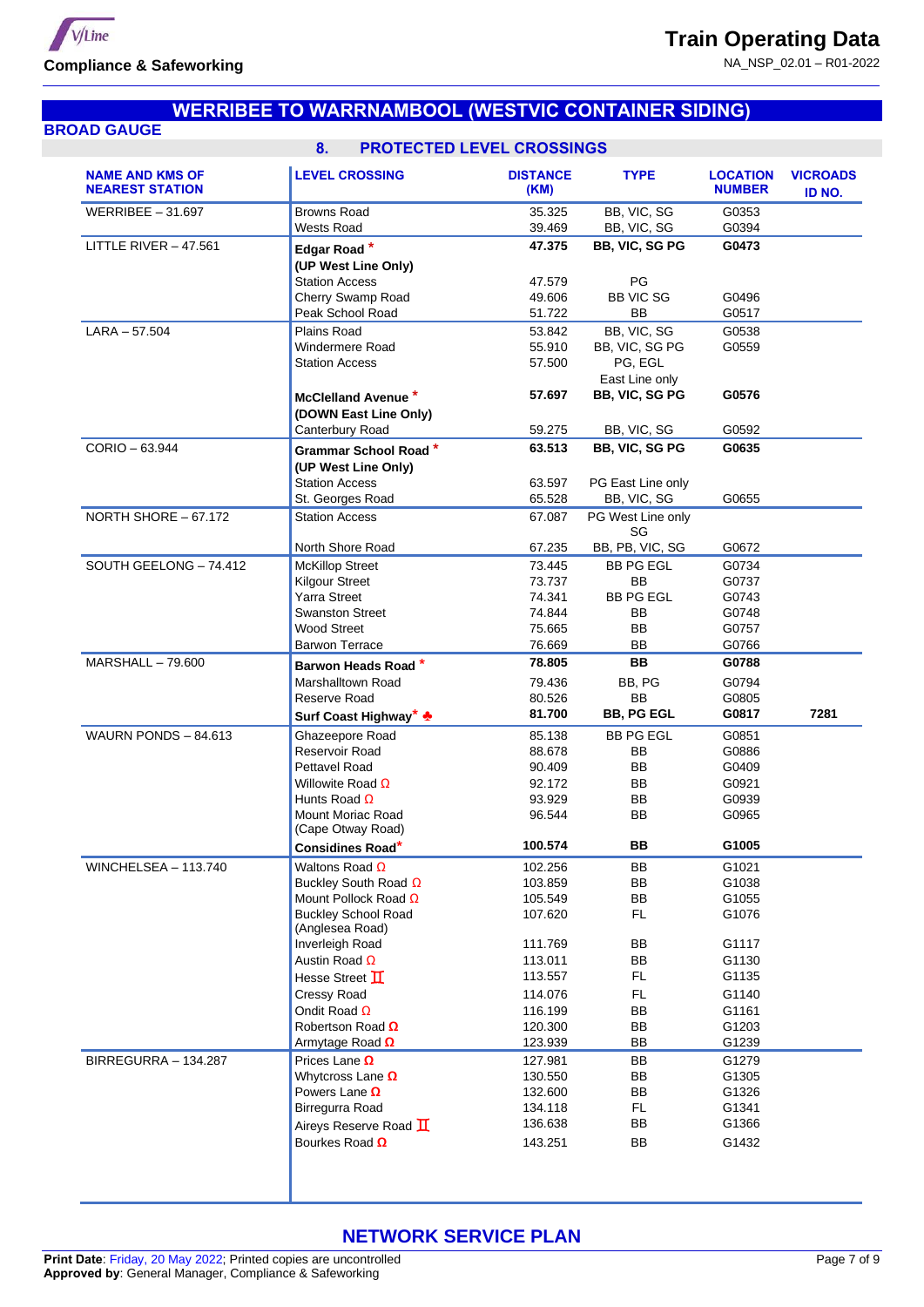

| <b>BROAD GAUGE</b>                               |                                                                 |                         |                 |                                  |                           |
|--------------------------------------------------|-----------------------------------------------------------------|-------------------------|-----------------|----------------------------------|---------------------------|
|                                                  |                                                                 |                         |                 |                                  |                           |
| <b>NAME AND KMS OF</b><br><b>NEAREST STATION</b> | <b>LEVEL CROSSING</b>                                           | <b>DISTANCE</b><br>(KM) | <b>TYPE</b>     | <b>LOCATION</b><br><b>NUMBER</b> | <b>VICROADS</b><br>ID NO. |
| COLAC - 153.395                                  | Pyles Road *                                                    | 145.886                 | BB              | G1458                            |                           |
|                                                  | Warrowrie Road                                                  | 146.519                 | <b>FL</b>       | G1465                            |                           |
|                                                  | Colac - Cressy Road **                                          | 148.170                 | BB              | G1481                            | 19026                     |
|                                                  | Flaxmill Road*                                                  | 150.311                 | BB              | G1503                            |                           |
|                                                  | Church Street*                                                  | 152.102                 | BB              | G1521                            |                           |
|                                                  | Queen Street*                                                   | 152.895                 | BB              | G1528                            |                           |
|                                                  | Hart Street*                                                    | 153.979                 | BB              | G1539                            |                           |
|                                                  | Armstrong Street*                                               | 154.402                 | BB              | G1544                            |                           |
|                                                  | Cant's Road * II                                                | 155.026                 | BB              | G1550                            |                           |
|                                                  | Deans Creek Road $\Omega$                                       | 155.850                 | BB              | G1558                            |                           |
|                                                  | Back Larpent Road $\Omega$                                      | 158.478                 | BB              | G1584                            |                           |
|                                                  | Larpent Road                                                    | 161.347                 | <b>FL</b>       | G1613                            |                           |
|                                                  | Phalps Road*                                                    | 163.886                 | BB              | G1638                            |                           |
|                                                  | Tomahawk Creek Road*<br>(Timboon-Colac Road)                    | 165.681                 | BB              | G1658                            |                           |
|                                                  | Station Road $\Omega$                                           | 168.121                 | BB              | G1681                            |                           |
|                                                  | Swan Marsh Road * $\overline{\mathrm{H}}$<br>(Irrewilippe Road) | 169.088                 | BB              | G1690                            |                           |
|                                                  | Swan Marsh - Stonyford Road $\Omega$                            | 172.638                 | ВB              | G1726                            |                           |
|                                                  | Settlement Road*                                                | 174.455                 | FL.             | G1744                            |                           |
| CAMPERDOWN - 198.497                             | Cobden-Stoneyford Road                                          | 178.262                 | BB              | G1782                            |                           |
|                                                  | Craigs Lane $\Omega$                                            | 181.080                 | BB              | G1810                            |                           |
|                                                  | Kollah-Pomborneit Road                                          | 182.686                 | <b>FL</b>       | G1826                            |                           |
|                                                  | Carters Road $\Omega$                                           | 185.648                 | BB              | G1856                            |                           |
|                                                  | Wiridgil Lane $\Omega$                                          | 191.353<br>196.410      | BB<br><b>FL</b> | G1915<br>G1964                   |                           |
|                                                  | Wire Lane*                                                      |                         |                 |                                  |                           |
|                                                  | <b>Cressy Road</b><br><b>Church Street</b>                      | 198.129                 | BB              | G1981<br>G1988                   |                           |
|                                                  |                                                                 | 198.808<br>199.323      | <b>FL</b><br>BB | G1993                            |                           |
|                                                  | Micklejohn Street*                                              | 199.853                 | BB              | G1998                            |                           |
|                                                  | Old Timboon Road*                                               | 201.577                 | BB              | G2015                            |                           |
|                                                  | Cuthberts Road*                                                 | 202.893                 | BB              | G2028                            |                           |
|                                                  | Darlington Road*                                                | 204.973                 | BB              | G2049                            |                           |
|                                                  | Sandys Lane*                                                    |                         |                 |                                  |                           |
| TERANG - 220.785                                 | Oswells Road $\Omega$                                           | 209.033                 | BB<br>BB        | G2089                            |                           |
|                                                  | Boorcan Road*                                                   | 211.277                 |                 | G2112                            |                           |
|                                                  | Pontings Road*                                                  | 215.170                 | BB              | G2151                            |                           |
|                                                  | Dalvui Lane*                                                    | 217.764                 | BB              | G2177                            |                           |
|                                                  | <b>Cosgrove Littles Road*</b>                                   | 218.998                 | BB              | G2189                            |                           |
|                                                  | Thompson Street*                                                | 219.910                 | BB              | G2199                            |                           |
|                                                  | Shadforth Street*                                               | 220.278                 | BB              | G2202                            |                           |
|                                                  | Seymour Street * II                                             | 220.975                 | <b>FL</b>       | G2209                            |                           |
|                                                  | Cameron Street $\Omega$                                         | 221.687                 | BB              | G2216                            |                           |
|                                                  | Keilambet Road * II<br>(Terang-Framlingham Road)                | 222.406                 | BB              | G2224                            |                           |
|                                                  | Pekins Lane $\Omega$                                            | 222.903                 | BB              | G2229                            |                           |
|                                                  | Coombes Road $\mathbf I$                                        | 226.182                 | BB              | G2261                            |                           |
|                                                  | Coyles Lane $\Pi$                                               | 226.537                 | BB              | G2265                            |                           |
|                                                  | Station Road $\Omega$                                           | 232.266                 | BB              | G2322                            |                           |
|                                                  | Laang Road $*$ $\overline{\mathbf{\Pi}}$<br>(Garvoc-Laang Road) | 232.723                 | FL.             | G2327                            |                           |
|                                                  | Rec Reserve Road $\Omega$                                       | 233.836                 | BB              | G 2338                           |                           |
|                                                  | Sampsons Ford Road * II                                         | 234.394                 | FL.             | G2343                            |                           |
|                                                  |                                                                 |                         |                 |                                  |                           |
|                                                  | Vickers Road $\Omega$                                           | 238.153                 | BB              | G2381                            |                           |